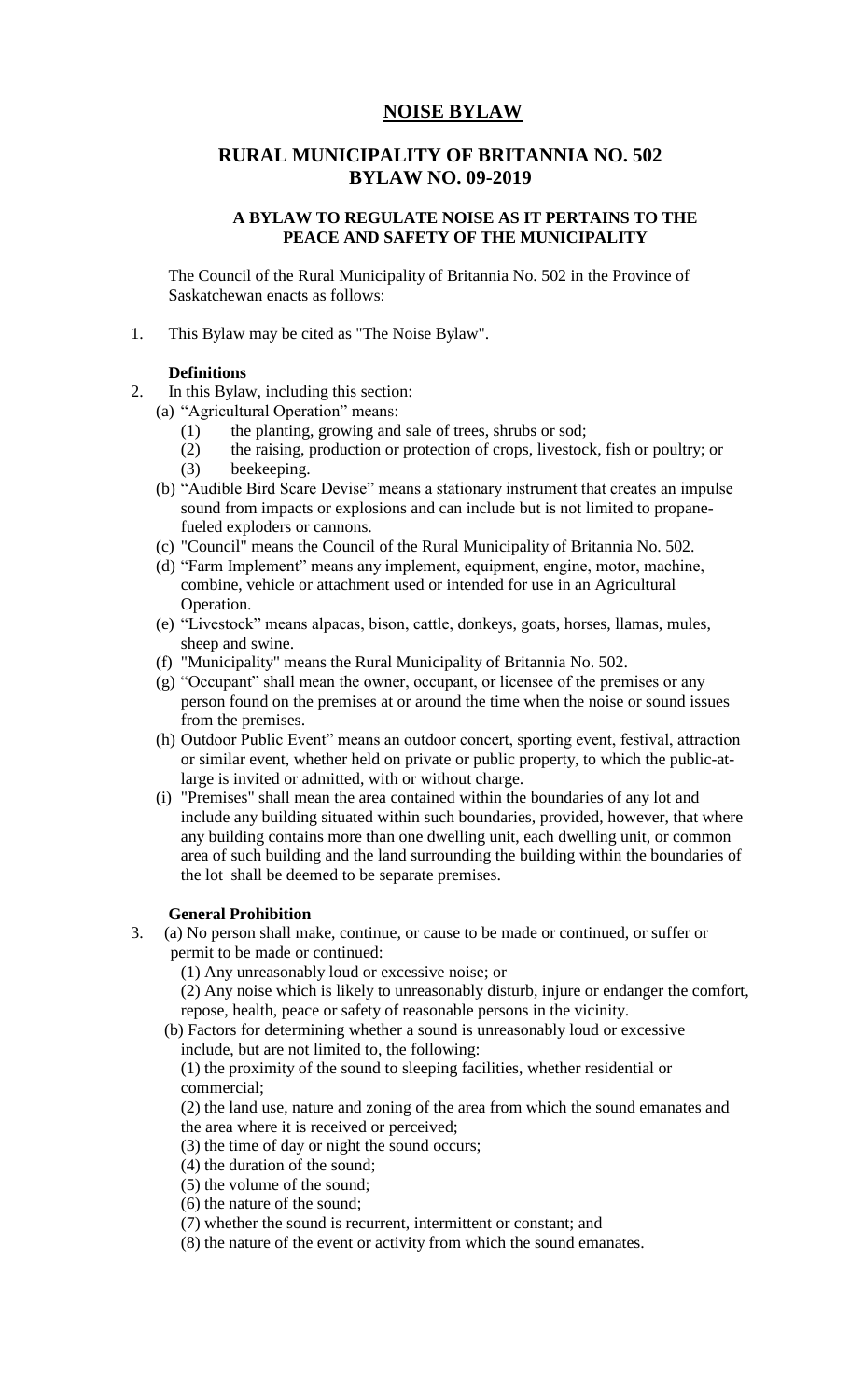#### **Domestic Noises**

4. No person who owns, keeps, houses, harbours, or allows to stay in his premises a dog or other domestic animal shall allow such animal to bark excessively or howl or whine excessively.

#### **Amplification of Noise**

5. No person being the owner or occupant of any premises shall operate, or allow to be operated, any device or machine used for the production or amplification of sound, either in or on those premises in such a manner that the same unreasonably disturbs, injures, endangers or detracts from the comfort, repose, health, peace or safety of other persons within the limits of the municipality.

#### **Motors / Engines**

6. No person being the owner or occupant of any premises shall operate, or allow to be operated, any device or machine with a combustion engine, in such a manner that the same unreasonably disturbs, injures, endangers, or detracts from the comfort, repose, health, peace, or safety of other persons within the limits of the Municipality.

#### **Outdoor Public Events**

- 7. No personal shall cause or permit the use or operation of a loudspeaker, amplifier, public address system radio, "boombox", "ghetto blaster", stereo, musical instrument or similar device that produces, reproduces or amplifies sound at an Outdoor Public Event, other than during the following hours:
	- (a) on a Monday, Tuesday, Wednesday or Thursday, between the hours of 11:00 a.m. and 9:00 p.m.;
	- (b) on a Friday or Saturday, between the hours of 11:00 a.m. and 10:00 p.m.; and
	- (c) on a Sunday or statutory holiday, between the hours of 1:00 p.m. and 6:00 p.m.

#### **Special Event Permits**

8. (a) The Municipality may, upon written application, grant approval, in accordance with the Special Event Application process, to extend the hours during which amplification equipment may be used at an outdoor public event.

(b) Every person applying for an exemption shall, at least 15 business days prior to the date for which the exemption is sought (or in the case of an application for several days, the first such date), provide to the Municipal Administrator a complete and accurate application in the form appended as Schedule A, setting out the particulars respecting the exemption requested.

(c) Upon receipt of an application, the Municipal Administrator shall categorize each application as follows:

(1) For night time outdoor public events that do not have an established history from the previous year, or that have changed the hours or scope of the previous years' event, applications to extend the hours during which amplification equipment may be used as provided for in clause 7, shall be subject to approval by the Council of the Municipality.

Council shall evaluate the application having due regard to the following criteria:

- (A) The nature of the activity or event, including but not being limited to:
	- i.Whether the activity or event is related to a significant event for the applicant or the applicant's family such as a wedding, or significant anniversary (such as a  $25<sup>th</sup>$ ,  $50<sup>th</sup>$  or  $60<sup>th</sup>$  wedding anniversary);
	- ii.Whether the activity or event is for the benefit of the public or in the public interest;
- iii.The date or dates of the activity or event;
- iv.The times of the activity or event;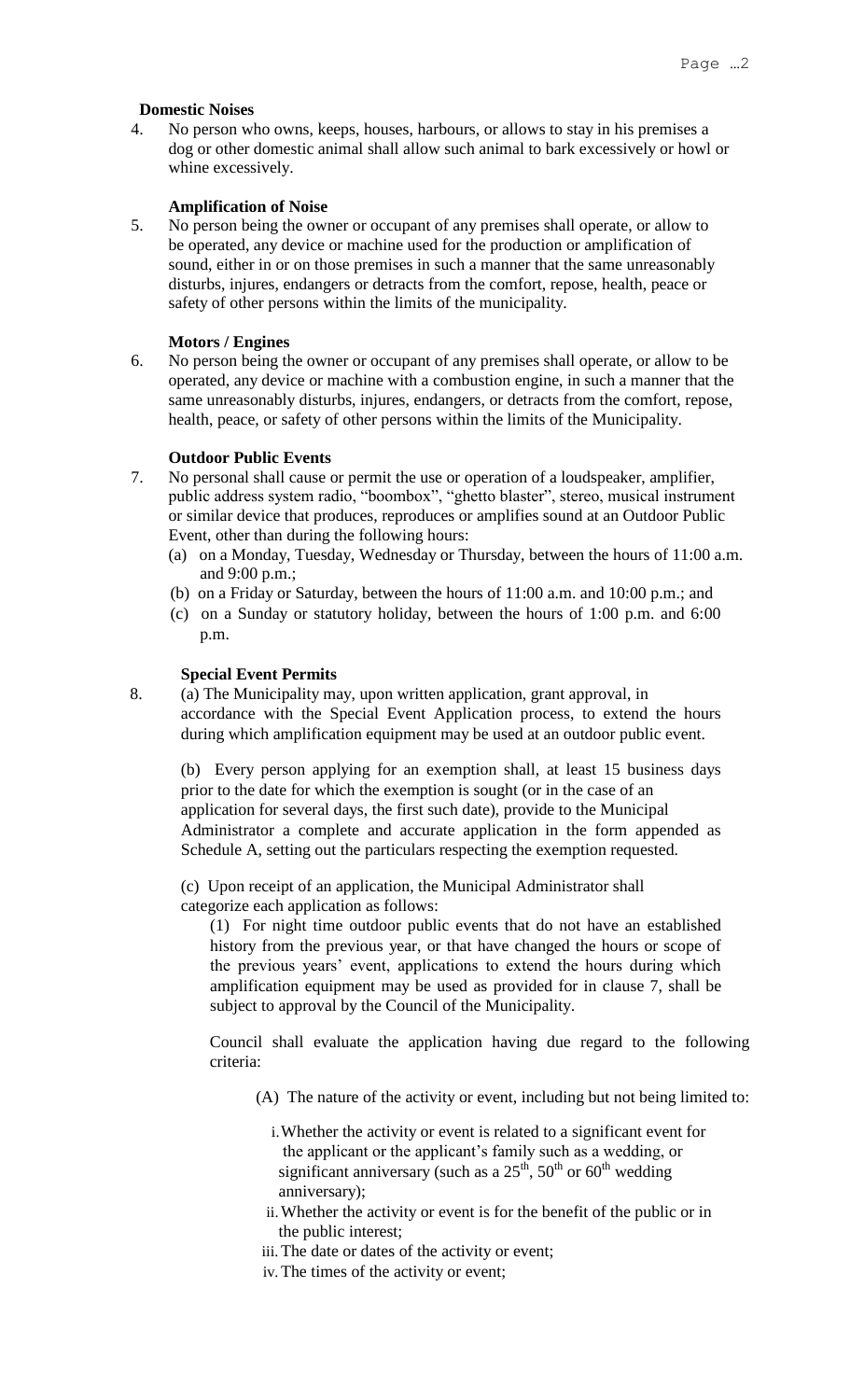- v.The nature of the noise likely to be associated with the activity or event; and
- vi.The mitigation measures proposed by the applicant.
- B. The efforts made by the applicant to inform residents and businesses likely to be affected by the noise of the application, and to obtain and accommodate their questions and concerns;
- C. The arrangements made by the applicant to monitor noise during the event and to take steps to mitigate noise and its effects during the event and activity;
- D. The number of previous exemptions granted to the applicant; and
- E. Whether any previous exemptions granted to the applicant, or granted in relation to the proposed location, activity or event have given rise to complication or negative outcomes.

(2) The Administrator of the Municipality or their designate shall have the authority to approve all other requests to extend the hours during which amplification equipment may be used at an outdoor public event.

 (d) Council (or The Municipal Administrator if they are the approving authority) may impose terms and conditions upon any exemption.

(e) The grant or denial of a permit, and the imposition of terms and conditions by the Council or the Municipal Administrator is wholly discretionary and is not subject to review or appeal.

(f) Where an exemption is granted, the Municipal Administrator shall issue a Special Event Permit setting forth the details and the terms and conditions of the exemption, in such form as the Municipal Administrator shall adopt from time to time.

(g) Where an exemption is granted by resolution of Council or by the Municipal Administrator, the exemption shall render any and all provisions of this Bylaw referenced therein inapplicable and shall, except where the permit is rendered null and void by breach, exempt the person or persons from prosecution under this Bylaw.

(h) The breach of any of the terms or conditions of the exemption shall render the exemption null and void.

#### **Exceptions**

- 9. The provisions of this Bylaw shall not apply to:
	- (a) the ringing of bells in churches, religious establishments and schools;
	- (b) the moderate use of musical instruments to call attention to an opportunity to contribute to a collection made for a charitable undertaking during the Christmas season or at any other time;
	- (c) the playing of a band, the sounding of a steam whistle, the sounding of motor vehicles' horns or the use of sound amplification equipment used in connection with any parade;
	- (d) the moderate playing of musical instruments appropriate to any religious street service;
	- (e) the sounding of a general or a particular alarm or warning to announce a fire or other emergency or disaster;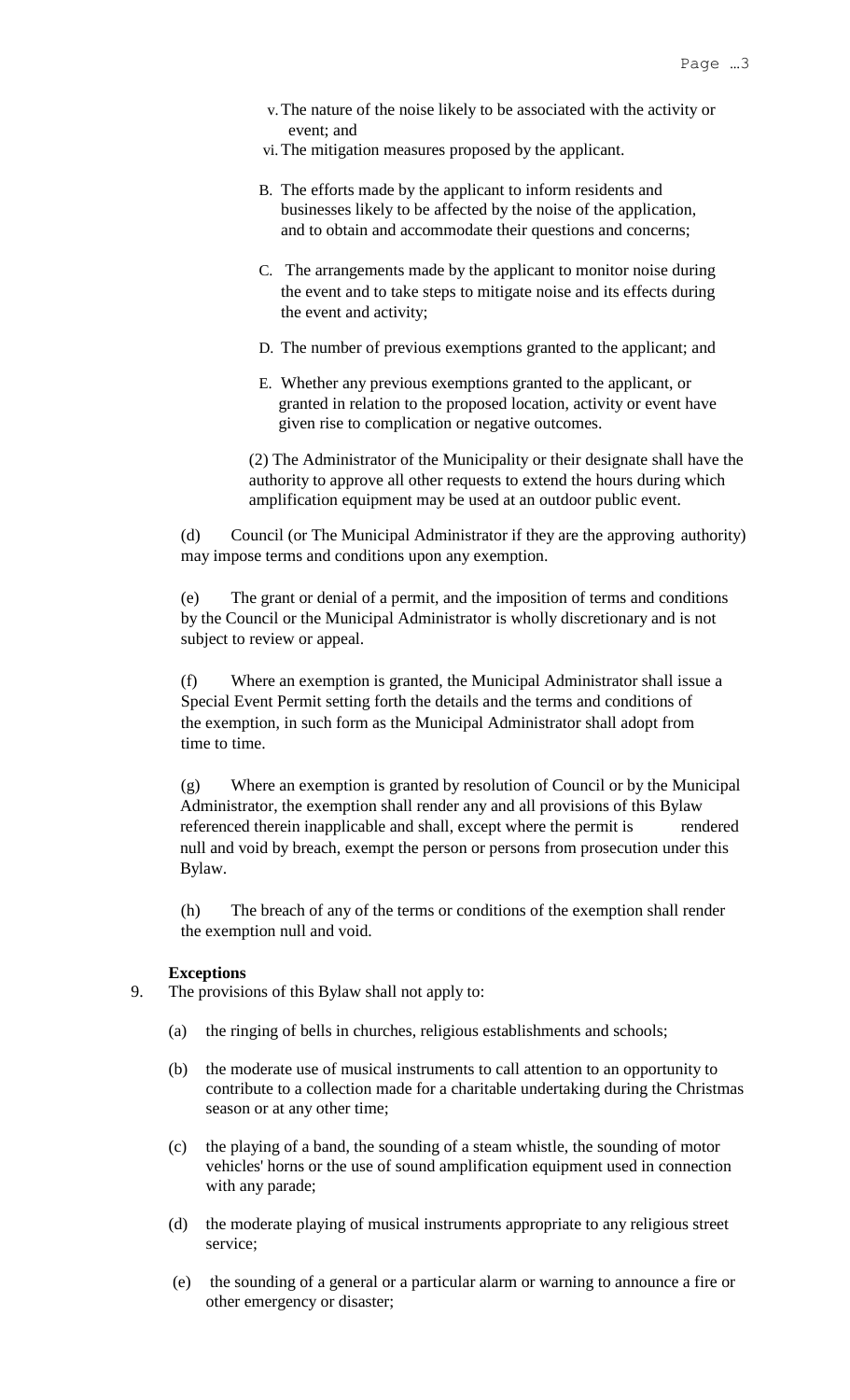- (f) the sounding of a factory whistle and similar devices at normal appropriate times;
- (g) the sounding of police whistles or the sirens on any vehicle used by the police or fire department or on any ambulance or public service vehicle;
- (h) any use of sound amplification equipment used by the police, fire department or any ambulance service or public service;
- (i) the use in a reasonable manner of any apparatus or mechanism for the amplification of the human voice or of music in a public park or any other commodious space in connection with any public election meeting, public celebration, or other reasonable gathering.
- (j) the performance of work by any person(s) for the purpose of carrying out an Agricultural Operation including the operation of a Farm Implement with the exception of the use of an Audible Bird Scare Devise which must adhere to the guidelines of this bylaw;
- (k) noise generated by livestock in an Agricultural Operation;
- (l) work carried out by the Rural Municipality of Britannia No. 502 or its agents contractors, servants or employees acting within the scope of their responsibilities.

#### **Enforcement**

10. Any person who contravenes any provision of this Bylaw is guilty of an offence and is liable on summary conviction to the penalty provided for by the General Penalty Bylaw.

#### **Repeal**

11. Bylaw 01-2019 is hereby repealed

### **Coming in to Force**

12. This Bylaw shall come into force and take effect upon final reading and adoption.

Read a first time this \_\_24\_ day of April, 2019. Read a second time this \_\_24\_ day of April, 2019. Read a third time this \_24\_ day of April, 2019.

Reeve

(SEAL)

Chief Administrative Officer

\_\_\_\_\_\_\_\_\_\_\_\_\_\_\_\_\_\_\_\_\_\_\_\_\_\_\_\_\_\_

\_\_\_\_\_\_\_\_\_\_\_\_\_\_\_\_\_\_\_\_\_\_\_\_\_\_\_\_\_\_